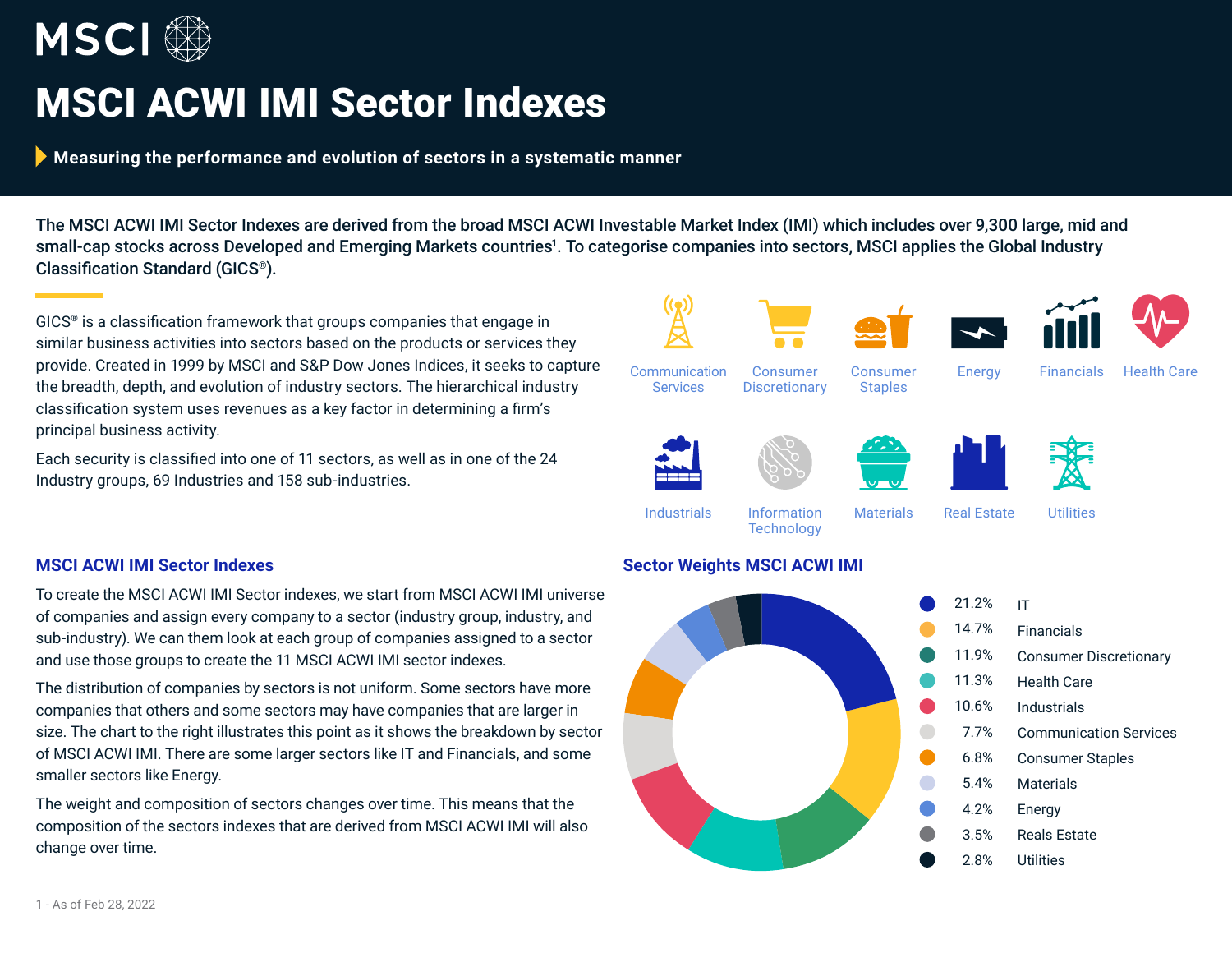

## **MSCI ACWI IMI Sector Indexes: Performance and Characteristics**

|                             | Communication<br><b>Services</b> | Consumer<br><b>Discretionary</b> | Consumer<br><b>Staples</b> | Energy | <b>Financials</b> | <b>Health Care</b> | <b>Industrials</b> | Information<br>Technology | <b>Materials</b> | <b>Real Estate</b> | <b>Utilities</b> |
|-----------------------------|----------------------------------|----------------------------------|----------------------------|--------|-------------------|--------------------|--------------------|---------------------------|------------------|--------------------|------------------|
| Total Return* (%)           | 6.5                              | 12.2                             | 6.2                        | 4.3    | 9.9               | 10.9               | 9.9                | 23.5                      | 11.9             | 5.0                | 8.0              |
| Total Risk (%)              | 14.6                             | 17.6                             | 11.7                       | 26.9   | 18.8              | 14.0               | 17.5               | 17.6                      | 17.8             | 15.1               | 12.7             |
| Number of<br>Constituents** | 319                              | 1243                             | 577                        | 356    | 1182              | 864                | 1476               | 1028                      | 790              | 705                | 297              |
| Price To Book**             | 2.5                              | 3.1                              | 3.8                        | 1.3    | 1.2               | 4.0                | 2.7                | 4.7                       | 1.8              | 1.5                | 1.7              |
| Price to Earnings**         | 21.2                             | 22.5                             | 21.9                       | 29.6   | 12.6              | 28.4               | 22.0               | 26.4                      | 17.9             | 20.6               | 17.9             |
| Dividend Yield*** (%)       | 2.7                              | 1.5                              | 2.6                        | 4.2    | 3.1               | 1.7                | 1.9                | 1.3                       | 2.6              | 3.6                | 3.6              |

Period: Aug 31, 2016 to Feb 28, 2022

\* Net returns annualized in USD

\*\* Monthly averages

The Real Estate sector was created as a standalone sector in August 2016. Prior to that date, Real Estate companies were included in the Financials sector.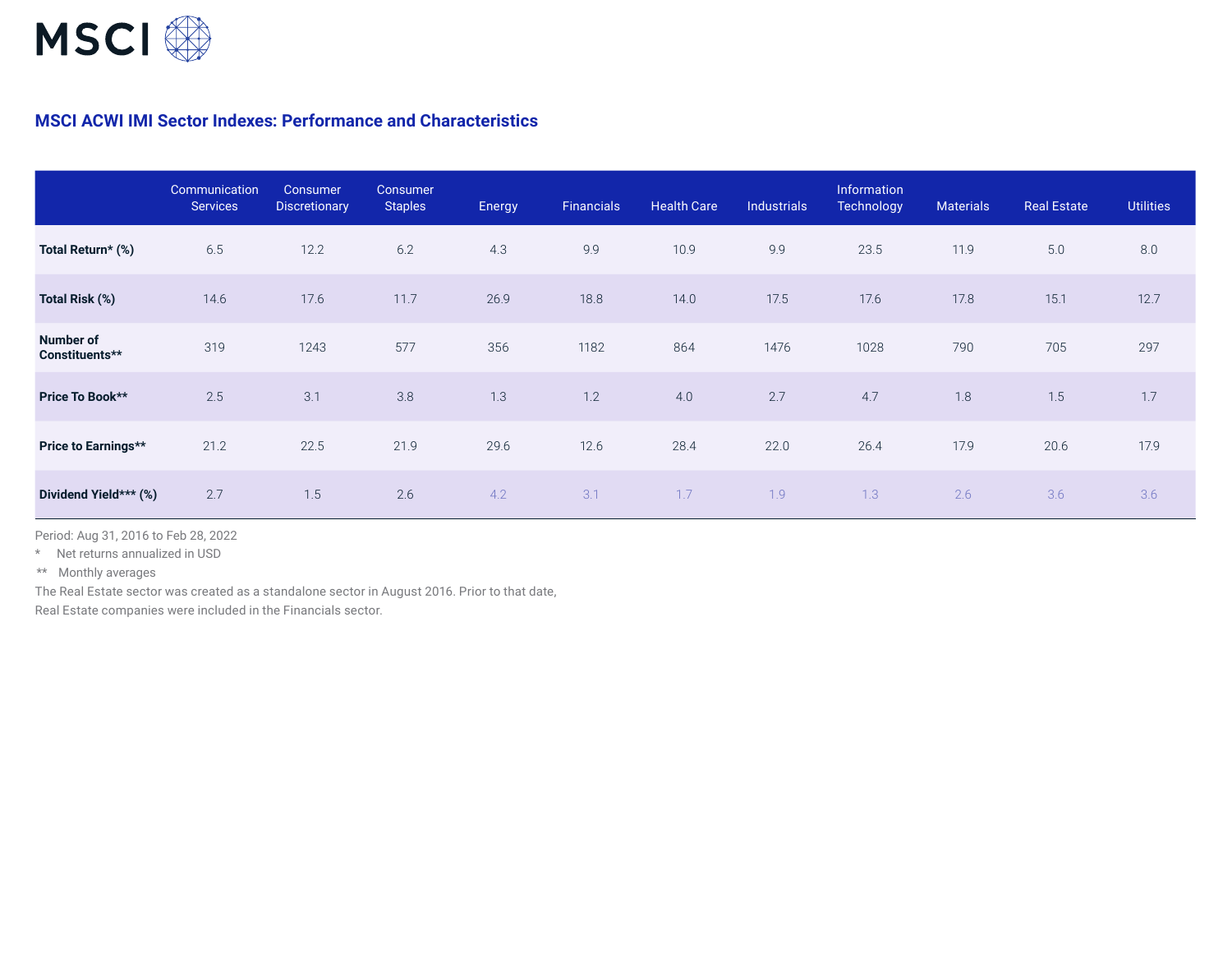

# **MSCI ACWI IMI Sector Indexes: Correlations**

|                                  | Communication<br><b>Services</b> | Consumer<br><b>Discretionary</b> | <b>Consumer</b><br><b>Staples</b> | <b>Energy</b> | <b>Financials</b> | <b>Health Care</b> | <b>Industrials</b> | Information<br><b>Technology</b> | <b>Materials</b> | <b>Real Estate</b> | <b>Utilities</b> |
|----------------------------------|----------------------------------|----------------------------------|-----------------------------------|---------------|-------------------|--------------------|--------------------|----------------------------------|------------------|--------------------|------------------|
| Communication<br><b>Services</b> | 1.00                             |                                  |                                   |               |                   |                    |                    |                                  |                  |                    |                  |
| Consumer<br><b>Discretionary</b> | 0.87                             | 1.00                             |                                   |               |                   |                    |                    |                                  |                  |                    |                  |
| <b>Consumer Staples</b>          | 0.75                             | 0.72                             | 1.00                              |               |                   |                    |                    |                                  |                  |                    |                  |
| Energy                           | 0.61                             | 0.66                             | 0.50                              | 1.00          |                   |                    |                    |                                  |                  |                    |                  |
| <b>Financials</b>                | 0.76                             | 0.79                             | 0.63                              | 0.83          | 1.00              |                    |                    |                                  |                  |                    |                  |
| <b>Health Care</b>               | 0.72                             | 0.77                             | 0.77                              | 0.47          | 0.60              | 1.00               |                    |                                  |                  |                    |                  |
| Industrials                      | 0.80                             | 0.90                             | 0.76                              | 0.73          | 0.90              | 0.78               | 1.00               |                                  |                  |                    |                  |
| Information<br>Technology        | 0.77                             | 0.90                             | 0.70                              | 0.53          | 0.68              | 0.77               | 0.84               | 1.00                             |                  |                    |                  |
| <b>Materials</b>                 | 0.77                             | 0.86                             | 0.73                              | 0.71          | 0.83              | 0.74               | 0.90               | 0.79                             | 1.00             |                    |                  |
| <b>Real Estate</b>               | 0.79                             | 0.78                             | 0.79                              | 0.66          | 0.77              | 0.73               | 0.83               | 0.72                             | 0.77             | 1.00               |                  |
| <b>Utilities</b>                 | 0.62                             | 0.55                             | 0.79                              | 0.37          | 0.53              | 0.57               | 0.61               | 0.54                             | 0.60             | 0.76               | 1.00             |

Period: Aug 31, 2016 to Feb 28, 2022

\* Net returns annualized in USD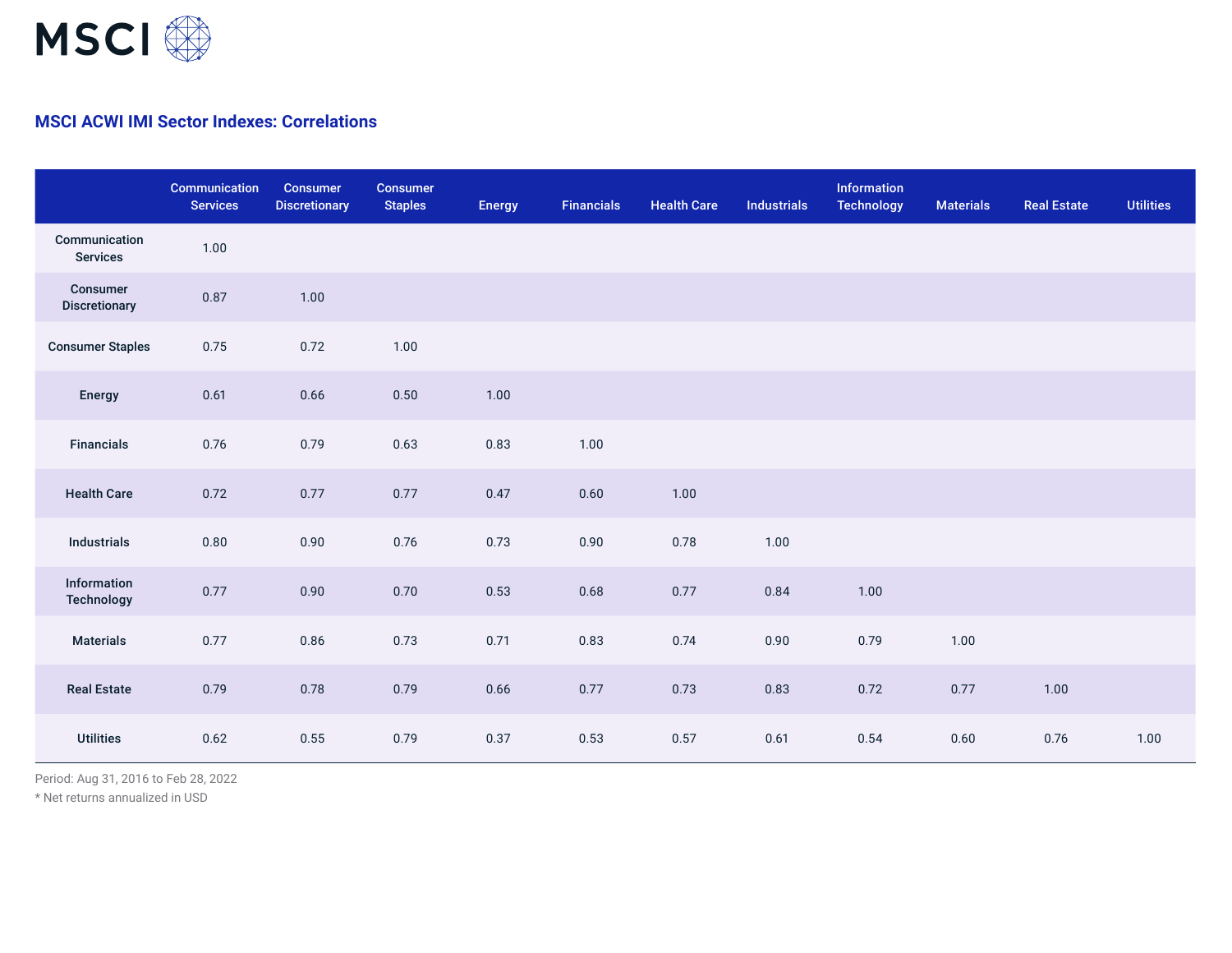

# **MSCI ACWI IMI Sector Indexes: ESG and Climate Characteristics**

|                                                         | Communication<br><b>Services</b> | <b>Consumer</b><br><b>Discretionary</b> | <b>Consumer</b><br><b>Staples</b> | <b>Energy</b> | <b>Financials</b> | <b>Health Care</b> | <b>Industrials</b> | <b>Information</b><br><b>Technology</b> | <b>Materials</b> | <b>Real Estate</b> | <b>Utilities</b> |
|---------------------------------------------------------|----------------------------------|-----------------------------------------|-----------------------------------|---------------|-------------------|--------------------|--------------------|-----------------------------------------|------------------|--------------------|------------------|
| <b>ESG</b>                                              |                                  |                                         |                                   |               |                   |                    |                    |                                         |                  |                    |                  |
| <b>ESG Score</b>                                        | 5.0                              | 5.9                                     | $6.6\,$                           | 5.7           | $6.5\,$           | 5.6                | 6.3                | 7.2                                     | 5.9              | 5.5                | 7.0              |
| <b>ESG Leaders</b><br>(AAA-AA) (%)                      | 9.9                              | 21.4                                    | 45.5                              | 17.2          | 37.3              | 21.2               | 32.2               | 43.3                                    | 23.5             | 20.4               | 49.7             |
| <b>ESG Laggards</b><br>(B-CCC) (%)                      | 14.2                             | 6.4                                     | 4.0                               | 4.2           | 4.5               | 6.6                | 4.7                | 2.6                                     | 10.7             | 10.8               | 2.4              |
| <b>Environmental Pillar</b><br>Score                    | 8.1                              | 6.1                                     | 5.4                               | 4.6           | $6.5$             | 6.9                | 5.7                | 5.6                                     | 4.6              | 5.7                | 7.1              |
| <b>Social Pillar</b><br>Score                           | 5.0                              | 4.4                                     | 4.7                               | 6.0           | 4.6               | 5.0                | 4.8                | 5.8                                     | 4.4              | 5.0                | 6.1              |
| <b>Governance Pillar</b><br><b>Score</b>                | 3.4                              | 4.8                                     | 5.1                               | 5.1           | $5.2\,$           | $5.2\,$            | 5.4                | $5.0$                                   | 5.4              | $5.4$              | $5.5$            |
| <b>Climate</b>                                          |                                  |                                         |                                   |               |                   |                    |                    |                                         |                  |                    |                  |
| <b>Wtd Avg Carbon</b><br>Intensity<br>(t CO2e/\$M Sales | 17                               | 56                                      | 57                                | 693           | 16                | 24                 | 123                | 36                                      | 786              | 86                 | 1975             |

Period: Aug 31, 2016 to Feb 28, 2022

Monthly net returns in USD